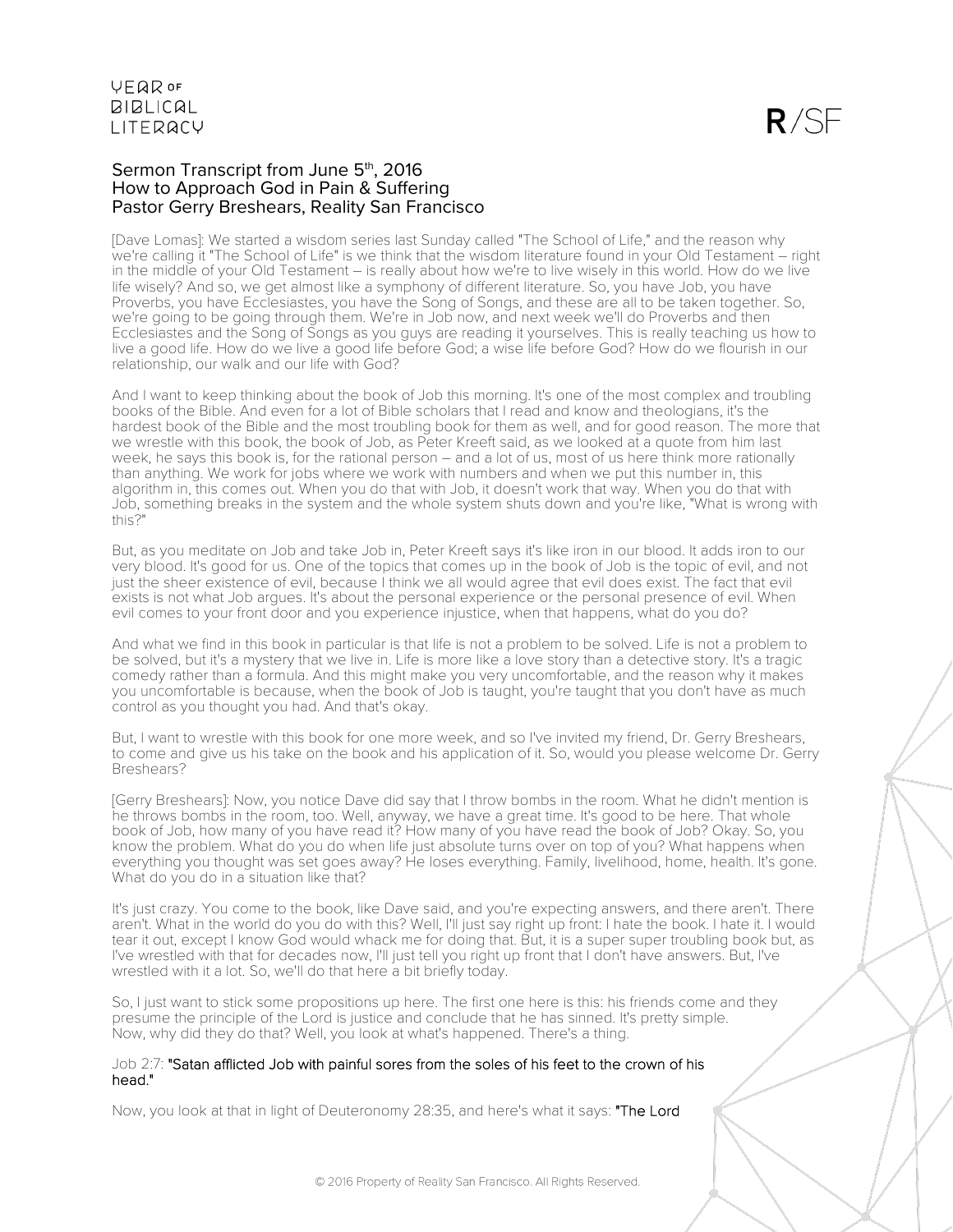### **VFQR OF BIBLICAL LITERACY**



#### will strike you on the knees and on the legs with grievous boils of which you cannot be healed, from the sole of your foot to the crown of your head."

Does that sound familiar? What his friends are doing is reading their Bible, Deuteronomy 28, the blessing and curse, they're looking at Job, they're applying Scripture and they're saying, "Well, it's simple. You're cursed of God. Change your ways and it'll all be good."

Now, it's a little more complex than that, but that's the heart of it. They are simple Biblicists, and "simple" is the wrong word. That's where it goes bad. Job comes and he says – he's still presuming God is just, and he concludes there's something wrong with the system, because he knows he's not wrong. He knows that he is not sinful, and he is defending his ways all the way through. When the people are saying, "You're a sinner, Job. Just repent and it'll be okay," He says, "I'm not. I'm not."

And then what he does is he demands. In this exquisite poetry, he is demanding, "God, You've got to show up. You've got to explain what's going on and, most of all, You have to vindicate my honor because I have been shamed. I am carrying a load of shame on my culture that's overwhelming. God?"

And there's no answer. There is no answer at all. Silence. Silence. Except from the friends. And the longer the silence, the louder Job's agony, because he is lamenting; he is screaming out his agony of loss of everything, and he's reacting strongly against the simple Bible guys. And his demands are very, very, very blatant. "You've got to show up, God. You've got to explain. And you've got to restore my honor. I can't bear the shame."

That's Job's thing. So, what He does is God shows up. In a hurricane. Cat 5 tornado. Not the kindly, compassionate Father. Oh, you're a good good Father, we sang before service. He does not show up the good good Father. He shows up as a storm that's going to tear everything up. And, in four exquisite chapters of questions, I think what God does is He shows that He has built a beautiful creation, a beautiful creation, and He built it. Not Job. God built it.

And then, secondly, and powerfully, I think, is He is saying that He is limiting the chaos. If you look right there, He puts boundaries. He puts doors on the sea, and sea is the symbol of the raging chaos that's a dangerous evil thing. And what He's saying is He's putting limits on chaos. Now, the chaos, of course, that Job is experiencing does not look like it has any limits at all. But, God is saying, "No. I put limits on it, and the moment that chaos is a behemoth and leviathan," – those strange monsters in chapters 40 and 41. And He's saying, "I limit that."

But, it seems to me the heart of that poetry, the heart of those ongoing, never ending questions is the third point, and that is this: He cares about.

He cares about the earth, He cares about the skies and all the animals. The beginning of chapter 39, I have come to love. Because God is there and He's saying, "God, you know, You care about the goats in Your coral because they're Your goats. Who cares about the goats up on the mountains? Who cares about the deer?"

An exquisite poetic question. He said, "When the deer is pregnant and goes into labor and feels the agony of labor of delivering this little fawn and it squats, who's there?" And the answer is, "I am." And He even cares about the jackass. It's in the Bible. He calls it a wild donkey, but we know what it is. It's a jackass. See, deer are kinda cute. Kinda cute. Wild donkeys are not. God cares. Now, some read it "God orchestrates everything." I don't think that's what He's saying. I think He's caring about.

But, He's absent. He's not caring about Job. Of course, that's part of the problem is, "Okay, am I not even up to a little deer up on the mountain kind of level?"

And that's the agony that Job is going through. Job's response in chapter 40 is, "You win God. I've got nothing to say. Chapter 40."

And God comes back to Him and sees there, in his silence with his hand over his mouth, he said, "You stand up and talk like a man. I will not accept you being a victim. You don't get to be the observer. You don't get to play the victim. Now, get up here and talk. You want to talk? I'm here. Get up and talk."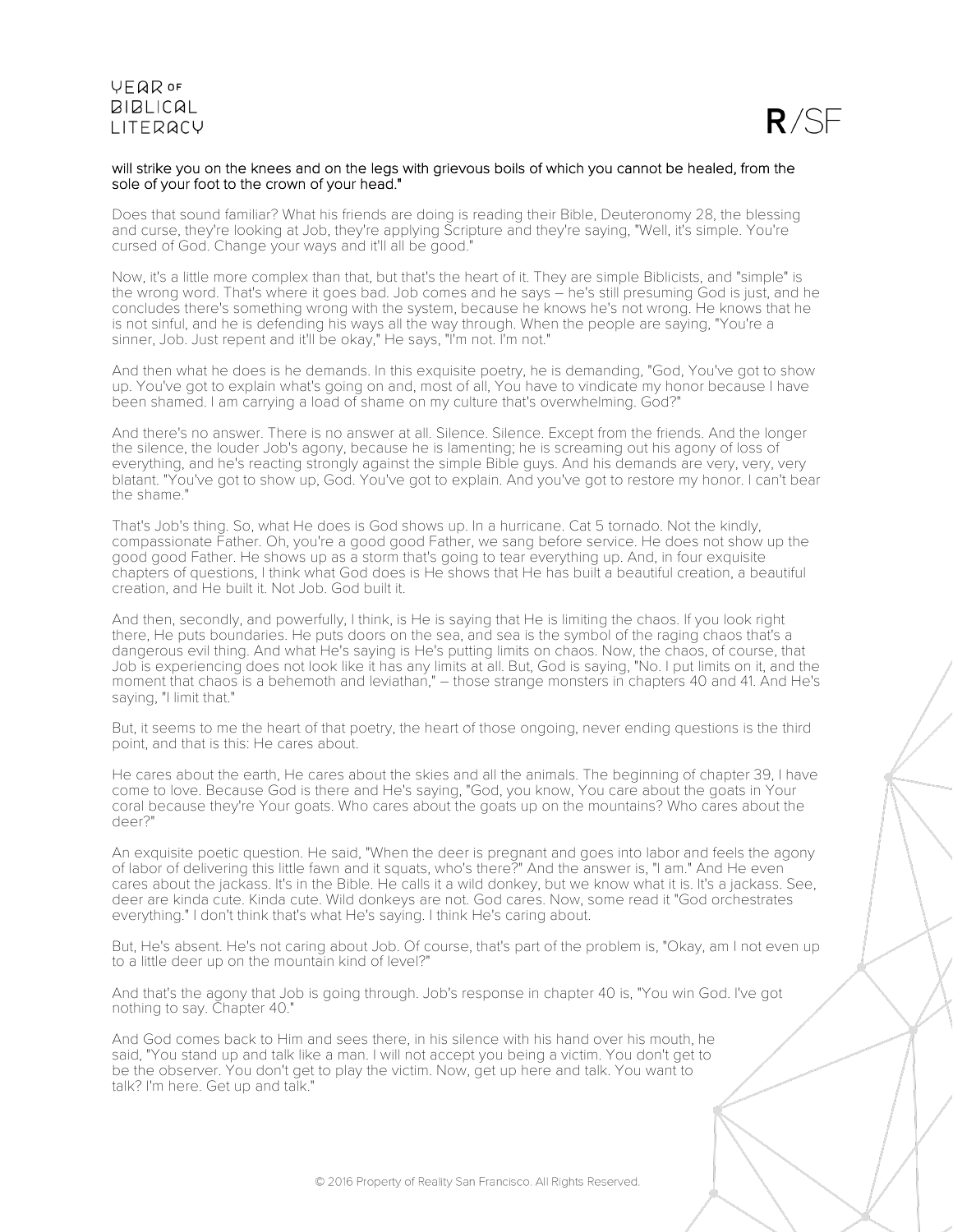### **VEQR OF BIBLICAL** LITERACY



See, and I hear a lot of piety that's Job 40. "Silence, God, You do whatever You want. You're God, I'm not."

Now, that's true, but we don't get to play the victim before God. And a lot of the pieties that are preached are, "Sure, God. Whatever you want. It's all You. Go for it."

See, that's not the piety that God's looking for. The piety He's looking for is the humble, yes, but the respectful "no" protest. God demands that he stand up and talk, and in chapter 42, Job says it differently. He says, "You're God."

In Job 42:5, the heart of it there is, "My ears had heard of you..." – which is to say "I've read it in the Bible" – "...but now my eyes have seen you."

So, he who has been declared absolutely righteous by God and by his own thing, but mostly by God, is saying Job 42:6. And what does it say?

"Therefore I..." – what? Oh, sorry. Not yet. Not yet. That wasn't a thumb, that was a finger. What does he say at Job 42:6? I what? Despise myself. Now, here's the most righteous guy in the world, save Jesus maybe, and the height of piety is to see yourself as despicable? Are you kidding me? The man that God says fears God, is blameless, upright, shuns evil. The height of piety is to say, "I despise myself?" God wants me to see myself as despicable? I hate the verse. I hate the whole book, but I really hate this verse, because I just can't believe that God wants us to see ourselves as despicable, though a lot of people say that.

That when we come before God, we come with absolutely no righteousness of our own, only the imputed righteousness of Jesus Christ. I said, "You know what? That's not what God is saying."

So, one of the things I do when I read the Bible in close studying is I read the Bible in different translations. This is NIV, and if you look at the ESV – another good translation – what does it say? Wrong answer. What's the problem? It's in the Bible. Well, I normally look at these two. NIV is a more meaning for meaning. ESV is more word for word. But, I also look at another word for word translation. What does this say? Any difference between "despise myself" and "retract?" They must not be in the same Bible. Huh.

Well, I also look at a Jewish translation. The Tanakh. What does it say? Do you see anything there? "I recant and relent." Not "repent," but "relent." Huh. So, that's a meaning for meaning and a word for word and another word for word and a Jewish translation. The other thing I look at is a Catholic translation. New Jerusalem Bible. I what? "I retract what I have said and repent in dust and ashes."

Okay. Something's going on. When good translations from different traditions have that much difference, something's going on. And that's why I read the Bible in close study in four different translations. Meaning for meaning, word for word (I'm using NIV and ESV), I read it in a Jewish translation if it's an Old Testament passage, and I read it in a Catholic translation. The New Jerusalem Bible or New American Bible are two. And then, if you read a foreign language, read it in a foreign language. I read Dutch, so I read it in Dutch. Dissertation. I mean, it's weird. Of course.

And what you see is what's going on. Now, then what you can do – if you can read Hebrew, that's great. If you can't, find a friend who can help you. And why don't you go back and you look in the Hebrew and the word "despise" there is kind of a complex word and there's no object for it.

So, the NIV and ESV follow the Septuagint. "I despise myself." It is in the despise, and what I think it's doing there is "I retract" or "I despise what I said." And that's where several of them go, and I think that's where it's going at. So, the best translation is the GEB translation. What's that? Gerry Everett Breshears translation. What can I say? Therefore, what? "I recant and relent, though still in dust and ashes."

Now, it turns out that D.J.A. Clines writes the article in the New Bible Commentary, which, by the way, if you're looking for a one volume Bible commentary, it's absolutely the way to go. New Bible Commentary. It's edited by Dick France and Don Carson and guys like that. I mean, it's really good. And D.J.A. Clines does the article on Job and it's really good. He takes the same view, and his thing is "I retract my demands." What are his demands? "You've got to show up, you've got to restore my honor. I've seen you, I retract my demands."

Though he's still scratching boils and his kids are still dead and his livelihood is still ruined. Nothing has been restored. Why is it that he can say, "I withdraw my demands? I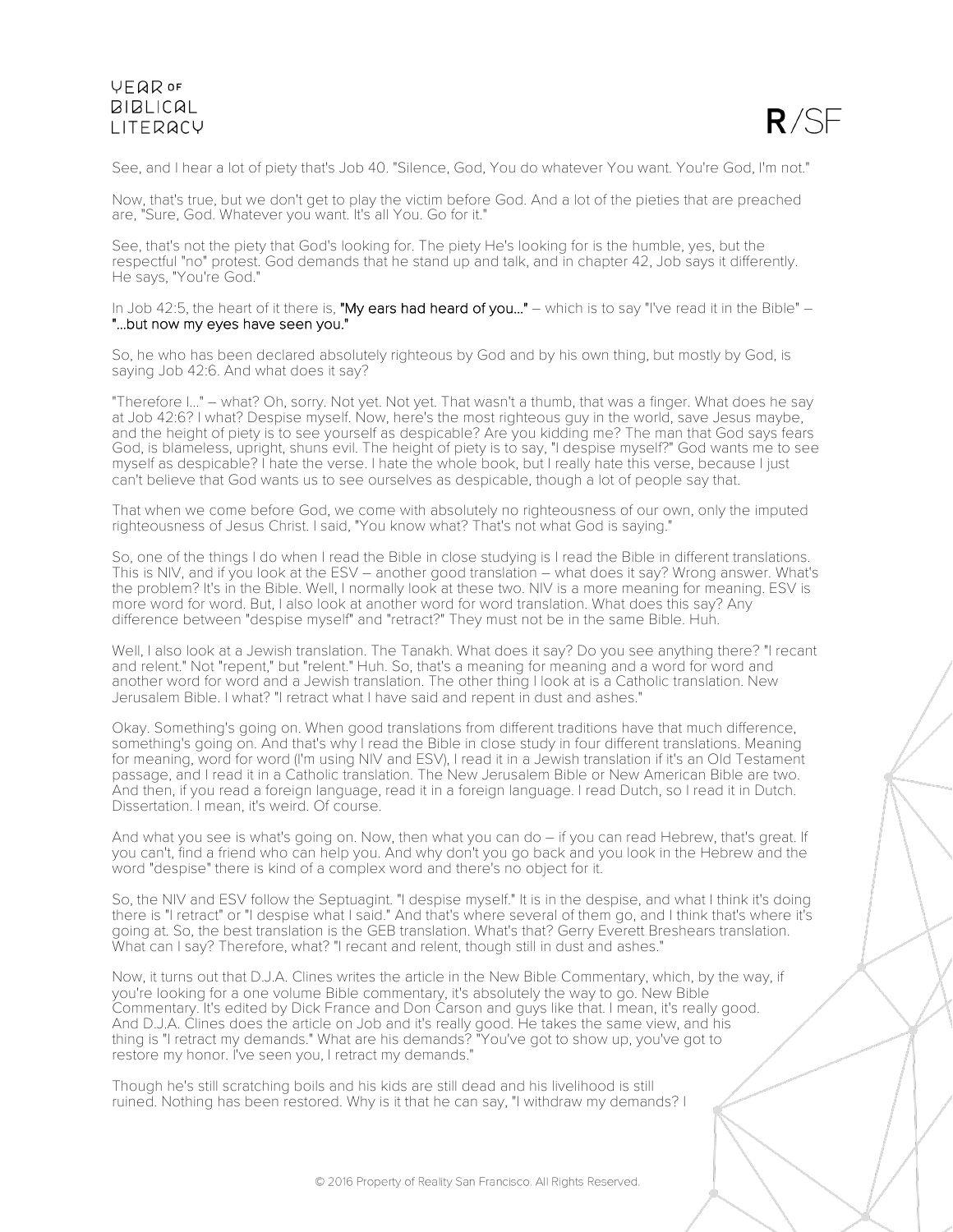# **VEQR OF BIBLICAL** LITERACY



withdraw my angry words?" And man, his stuff goes all over the place in his anger and lament and bitterness and pain and agony. Because he's seen God. So, even though he's still in dust and ashes, his kids are still dead, he's still in agony over whatever these boils are, he can say it's enough. "I don't need an explanation and I don't need my honor restored. I can live with the shame."

And what God does is restore his honor. the last of chapter 42 is God lavishes on him and removes his shame and never answers. Never answers. Leviathan. I think the serpent is in Isaiah 27.

#### "In that day, the Lord will punish with his word – his fierce, great and powerful sword – Leviathan the gliding serpent, Leviathan the coiling serpent."

I think that serpent is the serpent of Genesis 3. I think the Leviathan, it is a chaos monster in Canaanite mythology. That's true. But, I think the chaos monster of Canaanite mythology is actually pointing to the serpent of Satan in Genesis 3. And what does it say in Genesis 3? The Messiah says, "I'm at war with you. I'm going to bruise your head, I'm going to stomp your head, even as you're striking my heel and killing me."

He's declaring war with the serpent, and I think this war actually precedes creation. I think God is at war with the gods, these powerful spiritual beings, and I think that's what's happening here. So, John 8. Who's this talking about in John 8? Who's it talking about? It's talking about the devil. What does it say? He is a what? He's a what? Murder. Murderer from when? The beginning. What's the beginning? That's Genesis 1:1. At the time of Genesis 1:1, when God created the heavens and the earth, Satan is already a murderer and a liar. Satan is already telling lies, destroying truth and ruining what is good and beautiful. That war is already going on, I think. And I think Genesis 1:1 and creation is done in a war zone.

And this war zone in 1 Kings 11 – Solomon: good guy or a bad guy? Solomon: good guy or a bad guy? Like, read it. Okay? Good guy or a bad guy? Mixed. Very mixed. Seven hundred wives and three hundred concubines in case those don't work out? I mean, weird. And what about those wives? They'll turn your heart to their gods and you keep reading in the chapter. Ashtoreth, the goddess of Sidonians. If I'm looking for a Sidonian today, where would I go? If I'm looking for a Sidonian today, where would I go? I'd go 30 miles south of Beirut, Lebanon to the town of what? Sidon. Remember Tyre and Sidon? Who is the god of Sidon? Ashtoreth. Who is the god of Ammonites? Amman, Jordon, today. There are gods, powerful spiritual beings, hostile to God, trying to destroy everything He is good at. They're stealing worship from God. Stealing it from Him. And people worshipped them. And all through Scripture, there's this theme of the worship of other gods, and it's saying, "Don't do it."

Because, when you do it, you end up doing injustice too. And the two great sins of the whole Bible is worshipping other gods and doing injustice, because that's what they're about and God is at war with that. So, Job is presuming the principle of God's justice includes something's wrong in the system. Remember what Dave showed you last time? This triangle between God's justice, Job's righteousness and the retribution principle? He says something's wrong in the system. And I think what's wrong in the system, basically, that doesn't cover the detail. It doesn't include Satan, the gods and the personal forces of evil.

I'm going to talk a lot about that tomorrow night when we talk about the whole stuff with the Odyssey. Just let me ask you a question from Job. There's a lot I could ask you. But, here's the question: Job is not showing us the answer to suffering or the answer to evil. There isn't any. Evil is irrational. And when you're looking for the "why," I just promise you disappointment. That ain't going to work. It is not going to work. There is not answer to the "why" question. Well, sometimes there is. Sometimes you've sinned or somebody else sins and you bear the consequence. But, for a lot of times, innocent people suffer. That's what the book of Job tells us. Do innocent people suffer? The answer is absolutely. It doesn't mean everybody who's suffering is innocent, but innocent people do suffer.

What Job tells is, I think, is how to suffer. In all the exquisite poetry, all the exquisite poetry is telling you how to suffer. Just like the book of Psalms. And what did Job do? He screams out his agony. He accuses God of being an unjust, roaring lion playing with me the way a cat plays with a mouse. Is that theologically true? Of course not. Job, when he has good days, would not say that. But, God, in his agony, he does. Here's the key: who does he say it to? To God. To God.

He didn't play the pious, "Oh, God. Whatever." Actually, he does at one point and God slaps him for it. What does he do? He screams out his feelings. Doubt, denial, despair, agony, faith, "You are good, God." The whole thing. And see, here's the lesson: when you're in agony, will you go searching for another god? And we do. Will you stay loyal to Yahweh